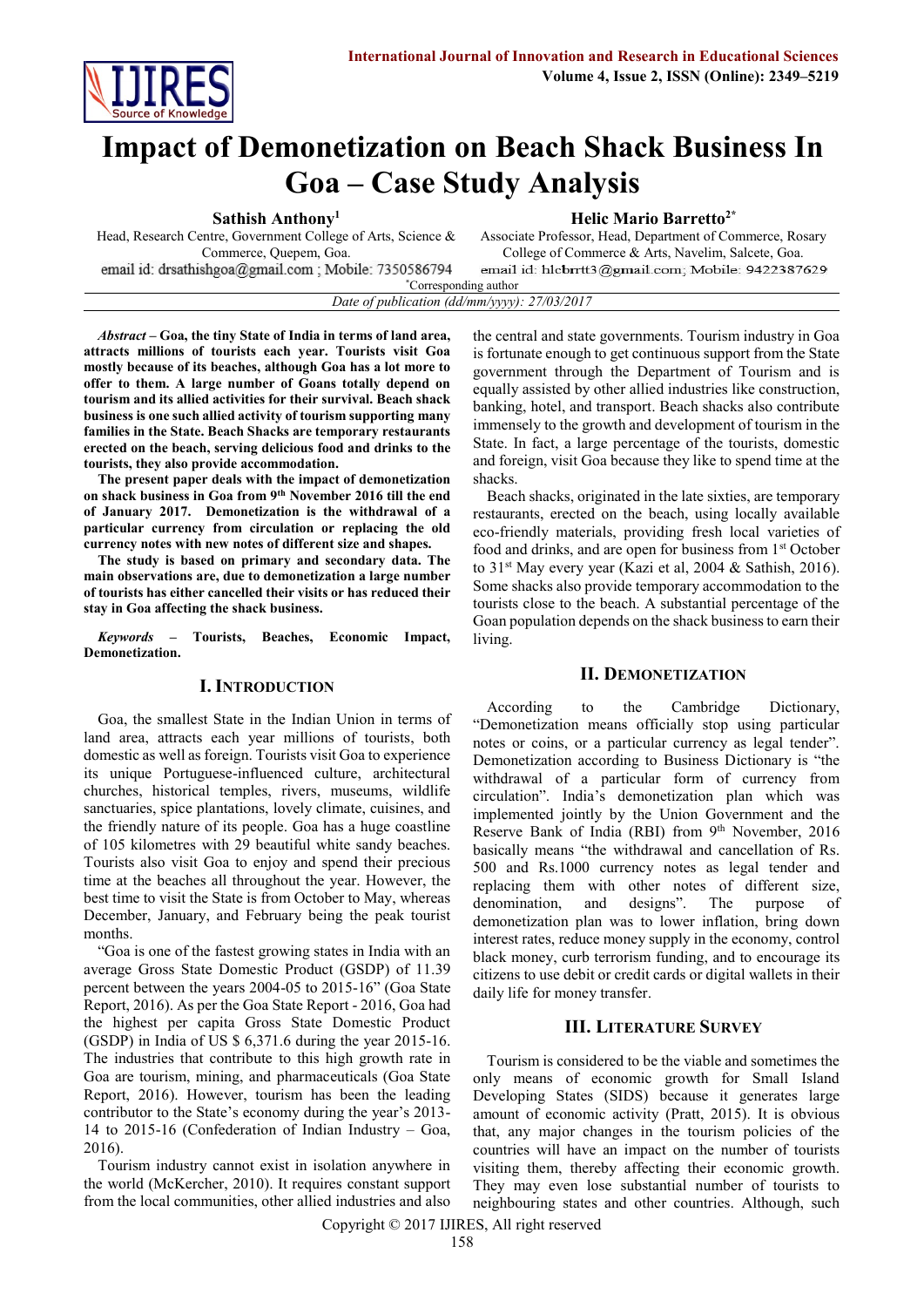

changes are very rare and if materializes, will create an immediate impact on the revenues of all tourism stakeholders in the country.

According to Menezes (2005) the world economic crises like the falling ruble, threats to the euro and rising oil prices had no effect on the arrival of tourists to Goa during the 2013-14 tourist season. He further says that, tourists prefer to visit Goa every year in spite of higher airfares and hotel room rates. However, during the year 2014-15, the numbers of Russian tourists visiting Goa have dropped by half as compare to the previous year due to the drastic fall in Russian ruble and also because of Russians diverting to other cheaper countries in Asia like Thailand, Sri Lanka, Cambodia and Vietnam (Verma, 2015). Also, most of the shack owners in Goa who depend on Russian tourists for business had suffered losses during the 2014-15 tourist seasons. However, consistent positive coverage in the Russian media by Goan tourism stakeholders could boost their arrivals in Goa in future (Verma, 2015).

# **IV. IDENTIFICATION OF RESEARCH PROBLEM**

Literature survey throws light to the fact that, no substantial research has been conducted till now to study the impact of demonetization on shack business in Goa. Therefore, in this paper, an attempt has been made to study the impact of demonetization on shack business in Goa from the date of its implementation on  $9<sup>th</sup>$  November, 2016 till the end of January 2017.

# **V. OBJECTIVES**

The main objective of the study is to find out the impact of demonetization on beach shack business in Goa. However, the other objectives are as follows:

- a) To study the impact of demonetization on beach shack business in Goa from 9<sup>th</sup> November, 2016 till the end of January 2017.
- b) To analyze the economic benefits and problems for shack business in Goa due to the withdrawal of old currency notes of Rs. 500 and Rs. 1000 denominations from being the legal tender in the country along with the restrictions imposed by the central government on cash withdrawals from banks.

# **VI. RESEARCH METHODOLOGY**

The data for the paper is collected by using primary and secondary sources. Primary data is collected by conducting in-depth interviews of five shack owners from South Goa in the month of January 2017. Secondary data is collected from the Department of Tourism–Government of Goa, internet websites, Journals, and from the articles published in various local and national newspapers.

# **VII. IMPACT OF DEMONETIZATION ON BEACH SHACK BUSINESS IN GOA**

A Shack owner Mr. Cruz Cardozo, President of Shack Owners Welfare Society (SOWS) said that, "demonetization has brought in only pain and no gain for shack business in Goa". During the present tourist season, shack owners in Goa have lost business during the initial two months due to delay in issuing shack licenses by the State government. Demonetization then has made things more complicated for shacks because a large number of foreign and domestic tourists have either cancelled their plans to visit the State or have cut short their visits, during the peak tourist season, due to non-availability of cash or cash rationing in Goa and rest of the country.

The impact of demonetization on shack business in Goa is divided into two: Positive Impacts and Negative Impacts. The positive impacts of demonetization for shacks in Goa are as follows:

#### *a) Introduction of card swiping machines by shack owners.*

Before demonetization, only about 15 percent of the shacks had card swiping machines in Goa(Cardozo, 2017). However, since then, many shack owners have applied for these machines in different banks and are now using them for the benefit of the tourists. These machines help the shacks to recover the exact amount from their customers without bothering for any balance settlement. It also benefits the tourists as they don't have to stand in queues for withdrawing cash in a bank or at any ATM.

*b) Collect payment in advance*

Due to the shortage of lower denomination currency, shack owners were asking foreign package tourists and regular customers to deposit higher denomination notes at the counter and then order meals and drinks. Any balance left for the day was carried over to the next day. This system enabled the shack owners to retain customers and also increased their business by beating the effect of demonetization.

# *c) Accepting payments in foreign currency*

Shacks are encouraging the international tourists to settle their bills in foreign currency thereby helping them from the hassles of going to banks or moneylenders for exchanging currency. This method helps the shacks to retain customers, maintain a good relationship with them, earn in foreign currency, and it also increased their business.

# *d) Exchanging currency*

According to Mr. Cruz Cardozo (President, SOWS) during the demonetization period, shacks in Goa have helped their customers (international tourists) in exchanging foreign currency by charging a nominal fee. However, due to restrictions imposed by the central government on the number of bank transactions per day and also the cash withdrawals limit per person per week to Rs. 12,000 till December 2016 and Rs. 24,000 thereafter the shack owners couldn't help everyone.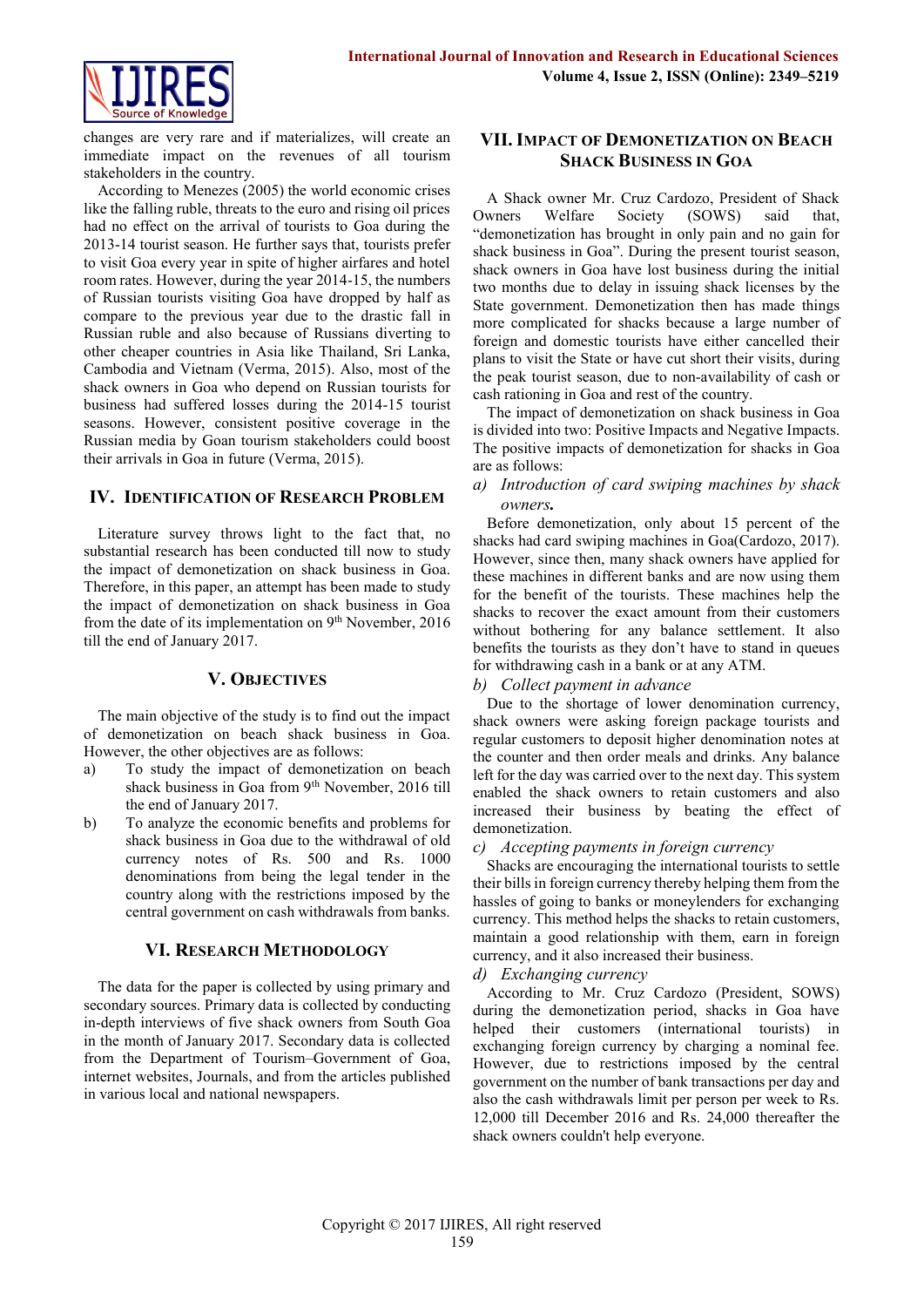

#### *The negative impacts of demonetization for shacks are as follows:*

#### *a) Loss of pay-in-cash customer*

Due to the restrictions imposed by the central government on daily cash withdrawals from banks and also through ATM's, shacks have lost many pay-in-cash customers during the peak tourist season in Goa.

#### *b) Cancellation of bookings*

According to the Associated Chambers of Commerce & Industry of India (Assocham), there has been a substantial drop of 65 percent in vacation bookings during Christmas and New Year seasons all over India during the current year (Sujatha, 2017). In Goa too, the peak tourist months of December and January has seen lot of cancellations by the tourists due to demonetization, affecting the livelihood of many tourism stakeholders including shacks.

#### *c) Shorter holidays*

The domestic tourists spend on an average five days in Goa whereas the foreign tourists spend an average nine days in Goa [\(www.goatourism.gov.in/statistics,](http://www.goatourism.gov.in/statistics) 2014). However, due to demonetization, most of the tourists, both domestic as well as foreign, had to wind-up their holidays in Goa due to the fear of going cashless as the banks were rationing cash and the ATMs went dry. This has affected shacks and other tourism stakeholders very badly especially during Diwali and Christmas seasons.

*d) Inadequate smaller denomination currency with shacks*

Demonetization has imposed restrictions on cash withdrawals from banks because banks themselves were not getting the regular supply of currency from the central bank. Therefore, tourists in spite of having credit balances in their accounts were unable to withdraw cash due to the daily withdrawal limits fixed by the government. Also, those who managed to get some currency mostly got higher denomination notes of Rs. 2,000 which most of the shacks were hesitant to accept due to shortage of change or nonavailability of smaller denomination currency with them.

#### *e) No beach parties and weddings*

Substantial number of shacks in Goa used to get bookings from various parts of the country and even abroad for beach weddings and parties during the peak tourist season. According to Mukherjee, over 800 high-end beach weddings are organized annually in Goa. However, due to demonetization, beach parties and weddings have stopped completely between December 2016 and January 2017, thereby affecting the shack business.

#### *f) Optimum use of the available cash*

A large number of tourists, both domestic and foreign, to overcome the effects of demonetization have started eating a limited amount, especially during the peak tourist season and managing with the little cash they had, affecting the shack business in Goa.

#### *g) Bad-debts*

A few tourists started asking for credit as they did not have cash to settle their bills due to demonetization. However, some of them would pay later, but others never turned up, increasing the bad-debts and losses for the shack business.

#### **VIII. CONCLUSION**

The impact of demonetization on shack business in Goa over the entire tourist season is unpredictable at this stage. But, the positive effects of demonetization for shack business in Goa till now are installation of card swiping machines by most shacks, allowing foreign tourists to settle bills in foreign currency and exchange of currency. However, due to demonetization, beach shacks in Goa have lost business during the peak tourist season because a large number of tourists have either cancelled or reduced their stay in Goa. Also, tourists have started spending less on food and drinks at the shacks. The other effects of demonetization for shack business in the State are loss of daily pay-in-cash customers and no beach parties and weddings. Therefore, the monetary losses suffered by the shack owners in Goa due to demonetization are far more than the benefits derived by them during the present tourist season till now.

#### **REFERENCES**

- [1] Cardozo, Cruz. (2017). "What the Goa Shack Owners Welfare Society Suggests on Demonetization". The Times of India. Goa Times. Dated 11th February, 2017. pp. 01.
- [2] Demonetize Meaning in the Cambridge English Dictionary. Retrieved from:
- dictionary.cambridge.org/dictionary/English/demonetize on 20<sup>th</sup> February, 2017 at 11 pm.
- [3] Department of Tourism, Government of Goa, India Statistics. Retrieved from:
	- [www.goatourism.gov.in/statistics](http://www.goatourism.gov.in/statistics) on 20th February, 2017 at 10 pm.
- [4] Goa State Report November 2016. Published on 28<sup>th</sup> November, 2016. Retrieved from: [https://www.slideshare.net/IBEFIndia/state-report-goa-](https://www.slideshare.net/IBEFIndia/state-report-goa-november-2016%20on%2021st%20March,%202017%20at%209.25)

[november-2016 on 21st March, 2017 at 9.25](https://www.slideshare.net/IBEFIndia/state-report-goa-november-2016%20on%2021st%20March,%202017%20at%209.25) pm.

- [5] CII to apprise investors of new avenues in state Times of India. Retrieved from: timesofindia.indiatimes.com on 21<sup>st</sup> March, 2017 at 9.30 pm
- [6] Demonetization Definition / Investopedia. Retrieved from: [www.investopedia.com/terms/d/demonetizeation.asp](http://www.investopedia.com/terms/d/demonetizeation.asp) on 21st March, 2017 at 9.45 pm.
- [7] Dsouza, Flexcia. (2017). Goans running shacks for decades need to be given priority. Times of India, Goa. February,  $11<sup>th</sup> 2017$ . Pp. 1.
- [8] Fernandes, R., P. (2016). Goa's shack owners need our attention, affection and protection. Herald Edit. November, 13<sup>th</sup> 2016. Pp. 5.
- [9] Kazai, Saltanat. & Siqueira, Alito. (2004). Beach Shacks in North Goa. Published by TERI – The Energy Research Institute. Accessed the 20<sup>th</sup> of February, 2017 at 4.55 pm.
- [10] McKercher, Bob. (2010). Some Fundamental Truths about Tourism: Understanding Tourism's Social and Environmental Impacts. Journal of Sustainable Tourism. ISSN: 0966-9582. Vol. 1, No. 1, pp. 6-16.
- [11] Menezes, Vivek. (2015). Counting blessings for Goa tourism. The Times of India, Goa Edition. Saturday, October, 20<sup>th</sup> 2015. Pp. 6.
- [12] Mukherjee, Meghna. (2017). "Will beach weddings be banned in Goa". Retrieved from:
- timesofindia.indiatimes.com/city/Mumbai/will-beach-weddingbe-banned-in-goa/articleshow/57535166.cms on 22<sup>nd</sup> March, 2017 at 8 pm.
- [13] Nandrekar, Suraj. (2017). Where are the Private Shacks? Herald Goa Edition. Saturday, December, 17<sup>th</sup> 2017. Pp. 2.
- [14] Pratt, Stephen. (2015). The economic impact of tourism in Small Island Developing States (SIDS). Annals of Tourism Research. Volume 52. ISSN: 0160-7383. Pp. 148-160.